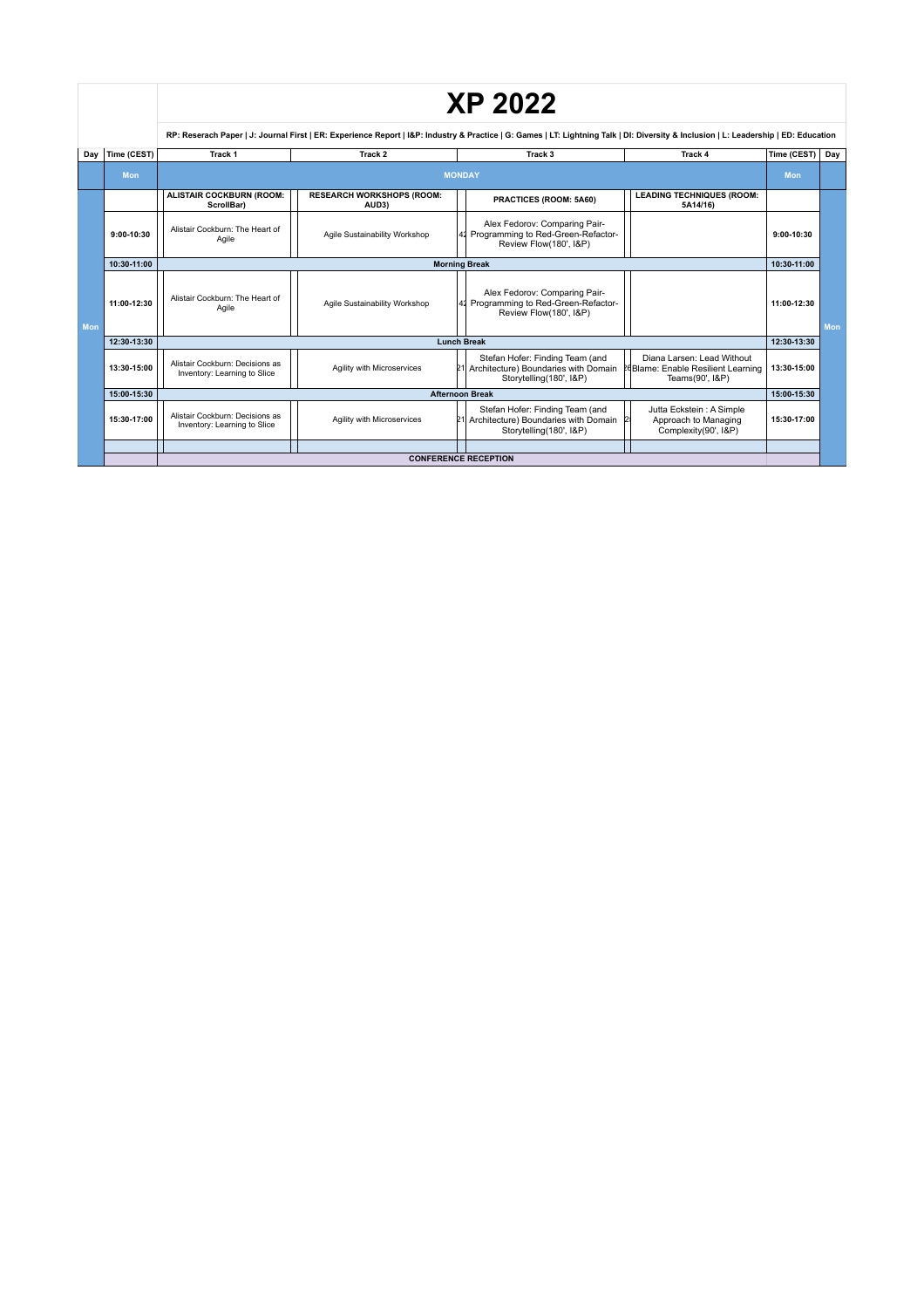|             |                | <b>XP 2022</b>                                                                                                                                                                                                                                                                                                                                                                                                                                                                                                 |                                                                                                                                                                                                                                                                                                                                                                                                             |                                                                                                                                                                                                                                                                                                                         |                                                                                                                                                                                                                                            |                  |     |  |
|-------------|----------------|----------------------------------------------------------------------------------------------------------------------------------------------------------------------------------------------------------------------------------------------------------------------------------------------------------------------------------------------------------------------------------------------------------------------------------------------------------------------------------------------------------------|-------------------------------------------------------------------------------------------------------------------------------------------------------------------------------------------------------------------------------------------------------------------------------------------------------------------------------------------------------------------------------------------------------------|-------------------------------------------------------------------------------------------------------------------------------------------------------------------------------------------------------------------------------------------------------------------------------------------------------------------------|--------------------------------------------------------------------------------------------------------------------------------------------------------------------------------------------------------------------------------------------|------------------|-----|--|
|             |                | RP: Reserach Paper   J: Journal First   ER: Experience Report   I&P: Industry & Practice   G: Games   LT: Lightning Talk   DI: Diversity & Inclusion   L: Leadership   ED: Education                                                                                                                                                                                                                                                                                                                           |                                                                                                                                                                                                                                                                                                                                                                                                             |                                                                                                                                                                                                                                                                                                                         |                                                                                                                                                                                                                                            |                  |     |  |
| Day         | Time (CEST)    | Track <sub>1</sub>                                                                                                                                                                                                                                                                                                                                                                                                                                                                                             | Track <sub>2</sub>                                                                                                                                                                                                                                                                                                                                                                                          | Track <sub>3</sub>                                                                                                                                                                                                                                                                                                      | Track 4                                                                                                                                                                                                                                    | Time (CEST)      | Day |  |
|             | Tue            |                                                                                                                                                                                                                                                                                                                                                                                                                                                                                                                |                                                                                                                                                                                                                                                                                                                                                                                                             | <b>TUESDAY</b>                                                                                                                                                                                                                                                                                                          |                                                                                                                                                                                                                                            | Tue              |     |  |
|             | $9:00 - 10:30$ |                                                                                                                                                                                                                                                                                                                                                                                                                                                                                                                |                                                                                                                                                                                                                                                                                                                                                                                                             | Opening & Keynote by Alistair Cockburn: Current Topics in Agile Development (Chair: Jutta Eckstein), ROOM: AUD1                                                                                                                                                                                                         |                                                                                                                                                                                                                                            | $9:00-10:30$     |     |  |
|             | 10:30-11:00    |                                                                                                                                                                                                                                                                                                                                                                                                                                                                                                                |                                                                                                                                                                                                                                                                                                                                                                                                             | <b>Morning Break</b>                                                                                                                                                                                                                                                                                                    |                                                                                                                                                                                                                                            | 10:30-11:00      |     |  |
|             |                | <b>DEVOPS &amp; DEVELOPMENT</b><br>PRACTICES, ROOM: 5A60<br>(Chair: Martin Kropp)                                                                                                                                                                                                                                                                                                                                                                                                                              | <b>LEADERSHIP TRACK, ROOM: AUD3</b><br>(Chairs: Nils Brede Moe & Hendrik<br>Esser)                                                                                                                                                                                                                                                                                                                          | <b>TECHNIQUES FOR TEAM</b><br>PERFORMANCE, ROOM: 5A14/16<br>(Chair: Tomas Gustavsson)                                                                                                                                                                                                                                   | <b>OPTIMIZING VALUE, ROOM:</b><br><b>ScrollBar</b>                                                                                                                                                                                         |                  |     |  |
| <b>TUES</b> | 11:00-12:30    | Magnus Ågren, Eric Knauss.<br>Rogardt Heldal, Patrizio<br>Pelliccione, Anders Alminger,<br>Magnus Antonsson, Thomas<br>Karlkvist and Anders<br>Lindeborg: Architecture<br>Evaluation in Continuous<br>Development(20', J1)<br>Stine Nørgaard Olesen: Using<br>a chatbot to do DevOpsCust (*)<br>(20', ER)<br>Christopher Pola: Pull the<br>2 Cord: Project Funding Model is<br>Defective(10', LT)<br>Marcelo Walter and Pedro<br>Cruz: Development Practices<br>for an Agile Architecture(40',<br>$ 8P\rangle$ | Theme: Leading into the hybrid world -<br>distributed teams and organizations<br>Darja Smite: What do employees want<br>and what will the companies allow?<br>(15, L)<br>Burkhard Tolks: Towards a New<br>Normal - Leading Siemens organization<br>to mobile and hybrid working (15', L)<br>Nils Brede Moe: How teams make<br>hybrid software development work (15',<br>$\Box$<br>Panel discussion (45', L) | Mikkel Agerlin Christensen and Paolo<br>Tell: Building a Toolbox for Working<br>with Psychological Safety in Agile<br>Software Teams(20', RP)<br>David Müßig: #no fixed length(10', LT)<br>Nils Hyoma: Don't scale your teams,<br>scale your products! - With event<br>storming to high-performance teams<br>(60', 18P) | Jorgen Hesselberg:<br>Understanding the impact of the<br>cost of delay: Optimizing for<br>value across the enterprise(90',)                                                                                                                | 11:00-12:30 TUES |     |  |
|             | 12:30-13:30    |                                                                                                                                                                                                                                                                                                                                                                                                                                                                                                                |                                                                                                                                                                                                                                                                                                                                                                                                             | <b>Lunch Break</b>                                                                                                                                                                                                                                                                                                      |                                                                                                                                                                                                                                            | 12:30-13:30      |     |  |
| <b>TUES</b> | 13:30-15:00    | <b>SUSTAINABILITY &amp; MUTUAL</b><br><b>UNDERSTANDING, ROOM:</b><br>5A60 (Chair: Jutta Eckstein)                                                                                                                                                                                                                                                                                                                                                                                                              | <b>LEADERSHIP TRACK, ROOM: AUD3</b><br>(Chairs: Nils Brede Moe & Hendrik Esser<br>& Jaana Nyfjord)                                                                                                                                                                                                                                                                                                          | TEAM ENGAGEMENT. ROOM: 5A14/16<br>(Chair: Frank Olsen)                                                                                                                                                                                                                                                                  | <b>AGILE IN PRACTICE. ROOM:</b><br><b>ScrollBar (Chair: Tomas</b><br>Gustavsson)                                                                                                                                                           |                  |     |  |
|             |                | Jutta Eckstein and Steve<br>Holyer: How Agile Can Make a<br>Difference for Climate Action<br>and Sustainability(20', ER)                                                                                                                                                                                                                                                                                                                                                                                       | Theme: Scaling and growth<br>Mina Boström Nakicenovic: Rapid<br>growth - what can possibly go wrong?<br>(15, L)                                                                                                                                                                                                                                                                                             | Marte Pettersen Buvik and Anastasiia<br>Tkalich: Work Engagement in Agile<br>Teams: The Missing Link between<br>Team Autonomy, Trust and<br>Performance?(20', RP)                                                                                                                                                       | Igor Formiga, Yuri Do<br>Nascimento Farias da Silva,<br>Oleksii Fedorov, Marco Mondini,<br>Francisco Briceno and Yigit<br>Tanriverdi: Towards a<br>sustainable remote-first team<br>environment: one pairing session<br>at a time(20', ER) | 13:30-15:00 TUES |     |  |
|             |                | Nils Hyoma and Kira Naehring:<br>Diversity is more than a<br>buzzword; it boosts your<br>products value!(10', LT)                                                                                                                                                                                                                                                                                                                                                                                              | Darja Smite, Marcin Floryan, Hendrik<br>Esser: How to not scale (30', L)                                                                                                                                                                                                                                                                                                                                    | Carsten Lützen: Playful Agility at the                                                                                                                                                                                                                                                                                  | Ioannis Totlis: Fostering company<br>values(10', LT)                                                                                                                                                                                       |                  |     |  |
|             |                | Jutta Eckstein: Agile For<br>Future: With Agility to greater<br>Sustainability(60', IP)                                                                                                                                                                                                                                                                                                                                                                                                                        | Panel discussion (45', L)                                                                                                                                                                                                                                                                                                                                                                                   | LEGO Group(70', I&P)                                                                                                                                                                                                                                                                                                    | Sebastian Larsson: Live Test<br>Driven Development(60', I&P)                                                                                                                                                                               | 15:00-15:30      |     |  |
|             | 15:00-15:30    | <b>Afternoon Break</b>                                                                                                                                                                                                                                                                                                                                                                                                                                                                                         |                                                                                                                                                                                                                                                                                                                                                                                                             |                                                                                                                                                                                                                                                                                                                         |                                                                                                                                                                                                                                            |                  |     |  |
|             |                | PANEL: The Future of Work: Agile in a Hybrid World, ROOM AUD1                                                                                                                                                                                                                                                                                                                                                                                                                                                  |                                                                                                                                                                                                                                                                                                                                                                                                             |                                                                                                                                                                                                                                                                                                                         |                                                                                                                                                                                                                                            |                  |     |  |
| <b>TUES</b> | 15:30-17:00    |                                                                                                                                                                                                                                                                                                                                                                                                                                                                                                                |                                                                                                                                                                                                                                                                                                                                                                                                             | Panel Facilitator: Hendrik Esser, Ericsson (Germany). Panelists: Alistair Cockburn, Heart of Agile (USA),<br>Sandy Mamoli, Nomad8 (New Zealand)<br>Nils Bred Moe, SINTEF Digital (Norway)<br>Jaana Nyfjord, Spotify (Sweden)<br>Darja Smite, Blekinge Institute of Technology (Sweden)                                  |                                                                                                                                                                                                                                            | 15:30-17:00 TUES |     |  |
|             |                |                                                                                                                                                                                                                                                                                                                                                                                                                                                                                                                |                                                                                                                                                                                                                                                                                                                                                                                                             | 17:30 - 21:30 CONFERENCE DINNER                                                                                                                                                                                                                                                                                         |                                                                                                                                                                                                                                            |                  |     |  |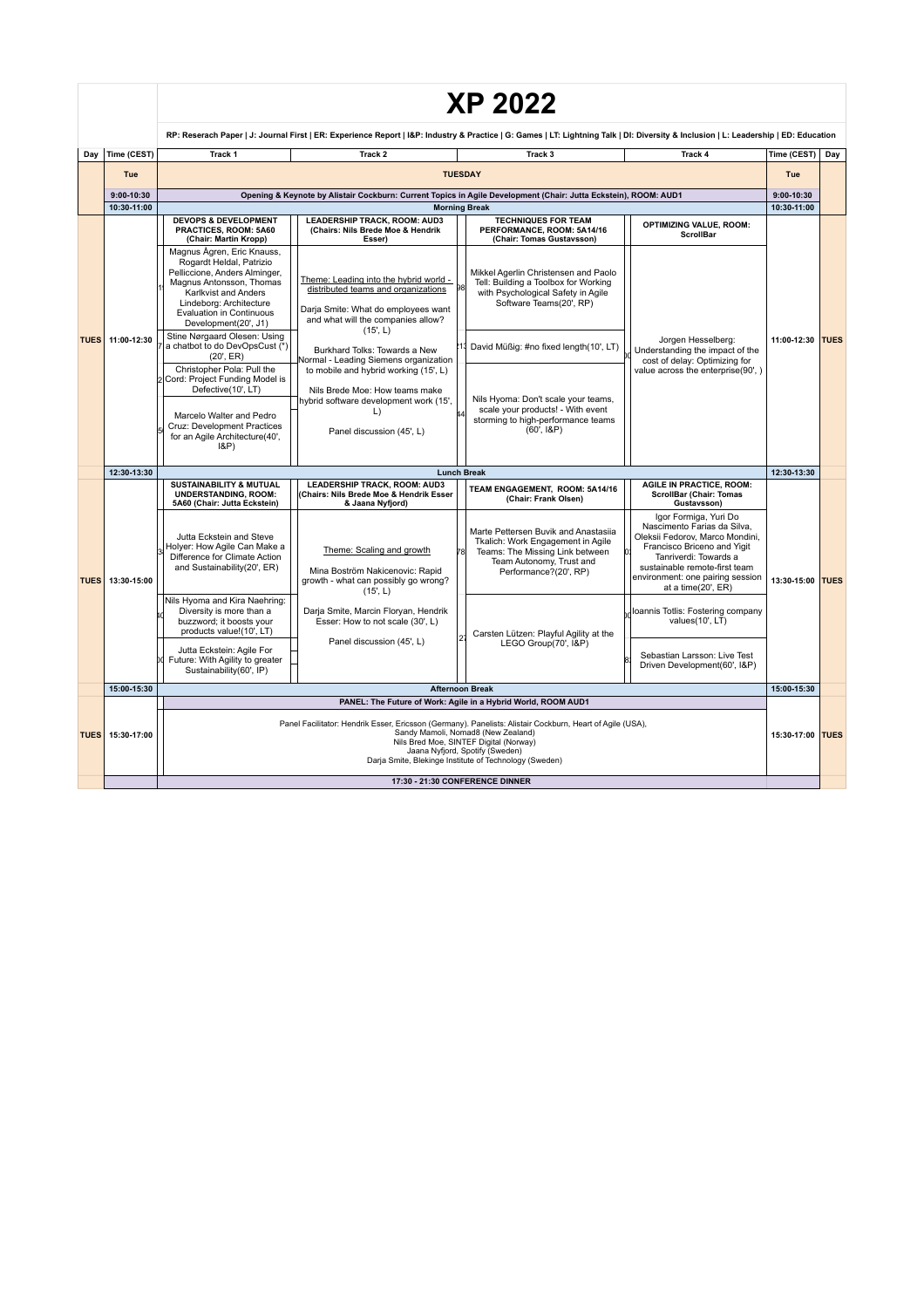|            |                   | <b>XP 2022</b>                                                                                                                                                                                                                                                                                                               |                                                                                                                                                                                                        |                                                                                                                                                                                                                                        |                                                                                                                                                         |                      |            |  |
|------------|-------------------|------------------------------------------------------------------------------------------------------------------------------------------------------------------------------------------------------------------------------------------------------------------------------------------------------------------------------|--------------------------------------------------------------------------------------------------------------------------------------------------------------------------------------------------------|----------------------------------------------------------------------------------------------------------------------------------------------------------------------------------------------------------------------------------------|---------------------------------------------------------------------------------------------------------------------------------------------------------|----------------------|------------|--|
|            |                   |                                                                                                                                                                                                                                                                                                                              |                                                                                                                                                                                                        | RP: Reserach Paper   J: Journal First   ER: Experience Report   I&P: Industry & Practice   G: Games   LT: Lightning Talk   DI: Diversity & Inclusion   L: Leadership   ED: Education                                                   |                                                                                                                                                         |                      |            |  |
| Day        | Time (CEST)       | Track 1                                                                                                                                                                                                                                                                                                                      | Track <sub>2</sub>                                                                                                                                                                                     | Track <sub>3</sub>                                                                                                                                                                                                                     | Track 4                                                                                                                                                 | Time (CEST) Day      |            |  |
|            | Wed<br>9:00-10:30 |                                                                                                                                                                                                                                                                                                                              |                                                                                                                                                                                                        | <b>WEDNESDAY</b><br>Keynote by Magne Jørgensen: It's all about the benefits: How to successfully implement benefits management in agile software development (Chair: Viktoria<br>Stray) ROOM: AUD1                                     |                                                                                                                                                         | Wed<br>9:00-10:30    |            |  |
|            | 10:30-11:00       | MINDSET, ROOM: 5A60 (Chair:                                                                                                                                                                                                                                                                                                  | LEADERSHIP TRACK, ROOM: AUD3                                                                                                                                                                           | <b>Morning Break</b><br><b>RESPONDING TO CHANGE, ROOM</b>                                                                                                                                                                              | PAIRING & ENSEMBLING, ROOM:                                                                                                                             | 10:30-11:00          |            |  |
|            | 11:00-12:30       | Daniel Russo)                                                                                                                                                                                                                                                                                                                | Chairs: Nils Brede Moe & Hendrik Esser<br>& Jaana Nyfjord)<br>Theme: Agile Transformation                                                                                                              | 5A14/16 (Chair: Wouter Lagerweij)<br>Maryanne                                                                                                                                                                                          | <b>ScrollBar</b>                                                                                                                                        |                      |            |  |
| <b>WED</b> |                   | Ankur Saini and Colleen<br>McGann: Agile from the<br>Frontlines: Overcoming Inertia<br>in the Federal Government(20',<br>ER)                                                                                                                                                                                                 | Jørgen Hesselberg: Unlocking Agility:<br>It's not about the answers - it's about<br>asking better questions (15', L)<br>Anders Haugeto: Transformation Story<br>- how Iterate is making innovation our | Kmit. Bo Bierregaard and Jakob<br>Schmidt Sørensen: Using<br>'Gemba Troika Consulting" to facilitate<br>DО<br>Knowledge Sharing, secure<br>alignment and create awareness of the<br>unknown in a group of 50 Scrum<br>Masters(20', ER) | Karel Boekhout: Writing a story<br>together; Ensemble Programming<br>without programming(90', I&P)                                                      | 11:00-12:30          | <b>WED</b> |  |
|            |                   | Niels Loader: Leadership and<br>Agile: Are you "in control"?(20',<br>ER)                                                                                                                                                                                                                                                     | core business (15', L)<br>Annette Bøgebjerg: Agile                                                                                                                                                     | Christopher Pola: Responsibility-Based<br>Planning and Control and its' holistic<br>benefits(10', LT)                                                                                                                                  |                                                                                                                                                         |                      |            |  |
|            |                   | Alexandre Nodari and Klaus<br>Wuestefeld: Individual<br>Performance Appraisals for<br>Agile Teams(50', I&P)                                                                                                                                                                                                                  | transformation - does that also apply to<br>me as a leader? (15', L)<br>Panel discussion (45', L)                                                                                                      | Steven Baker: On the Internet, Nobody<br>Knows You're a Dog, or Remote<br>Working for Agile Workers(60', I&P)                                                                                                                          |                                                                                                                                                         |                      |            |  |
|            | 12:30-13:30       |                                                                                                                                                                                                                                                                                                                              |                                                                                                                                                                                                        | <b>Lunch Break</b>                                                                                                                                                                                                                     |                                                                                                                                                         | 12:30-13:30          |            |  |
|            |                   | LEARNING, ROOM: 5A60<br>(Chair: Sonja Hyrynsalmi)                                                                                                                                                                                                                                                                            | LEADERSHIP TRACK, ROOM: AUD3<br>(Chairs: Nils Brede Moe & Hendrik Esser<br>& Jaana Nyfjord)                                                                                                            | OPTIMIZATION, ROOM: 5A14/16 (Chair:<br>Stefano Vincenti)                                                                                                                                                                               | <b>SELF-SELECTION. ROOM:</b><br><b>ScrollBar</b>                                                                                                        |                      |            |  |
|            | 13:30-15:00       | Dron Khanna and Xiaofeng<br>Wang: Are Your Online Agile<br>Retrospectives Psychologically<br>Safe? the Usage of Online<br>Tools(20', RP)<br>Jui Kudav: Learning Agility<br>0 under Nature's Mentorship(10',<br>LT)                                                                                                           |                                                                                                                                                                                                        | Olivia Plant, Jos Van Hillegersberg and<br>Adina Aldea: Design and Validation of<br>a Capability Measurement Instrument<br>for DevOps Teams(20', RP)                                                                                   |                                                                                                                                                         |                      |            |  |
| <b>WED</b> |                   |                                                                                                                                                                                                                                                                                                                              | Theme: How leadership is changing<br>Erik Schön: Art of leadership -<br>Leadership from first principles in times<br>of change (15', L)                                                                | Lisette Zounon: The dark side of agile<br>implementation(10', LT)                                                                                                                                                                      |                                                                                                                                                         | 13:30-15:00          | <b>WED</b> |  |
|            |                   | Marcelo Walter and Pedro                                                                                                                                                                                                                                                                                                     | Eric Abelen: Leadership in hybrid mode<br>- Get a grip! (15', L)<br>Diana Larsen: Leading without blame:<br>building resiliency (15', L)                                                               | Martin Kropp, Andreas Meier, Craig<br>Anslow and Robert Biddle: Satisfaction<br>and its Correlates in Agile Software<br>Development(20', J1)<br>Aina Aliieva: Helping a Burned-out<br>Team Produce Consistent Results(10',<br>LT)      | Sandy Mamoli: How self-<br>selection lets people excel(90', )                                                                                           |                      |            |  |
|            |                   | Cruz: Maturity Card Game -<br>To know and to act(60', G)                                                                                                                                                                                                                                                                     | Panel Discussion (45', L)                                                                                                                                                                              | Benjamin Laffel Strandesen Hooge:<br>The Unpredictable Bean Counters(20',<br>ER)                                                                                                                                                       |                                                                                                                                                         |                      |            |  |
|            | 15:00-15:30       |                                                                                                                                                                                                                                                                                                                              |                                                                                                                                                                                                        | <b>Afternoon Break</b>                                                                                                                                                                                                                 |                                                                                                                                                         | 15:00-15:30          |            |  |
|            |                   | SCALING AGILE, ROOM: 5A60<br>(Chair: Torgeir Dingsøyr)                                                                                                                                                                                                                                                                       | LEADERSHIP, ROOM: AUD3 (Chairs:<br>Nils Brede Moe & Hendrik Esser & Jaana<br>Nyfjord)                                                                                                                  | <b>EVIDENCE-BASED AGILE, ROOM:</b><br>5A14/16 (Chair: Peggy Gregory)                                                                                                                                                                   | <b>AGILE PORTFOLIO</b><br><b>MANAGEMENT, ROOM: ScrollBar</b>                                                                                            |                      |            |  |
|            |                   | Helle Lønroth and Teresa<br>Bartoszewicz: User Experience<br>design - a true part of SAFe or<br>a patch?(20', ER)<br>Christian Eske Bruun, Jessica<br>Benoit Baudry: Opportunities for<br>Fraser-Darling and Sven<br>building robust software supply chains<br>Carlstedt: The Art of splitting<br>(60, L)<br>an ART(20', ER) | Marc Sallin and Martin Kropp: Benefits<br>of Card Walls in Agile Software<br>Development: A Systematic Literature<br>Review(20', RP)                                                                   | Maarit Laanti: Agile Portfolio                                                                                                                                                                                                         |                                                                                                                                                         |                      |            |  |
| <b>WED</b> | 15:30-17:00       |                                                                                                                                                                                                                                                                                                                              | Eduardo Miranda: MoSCoW Rules: A<br>quantitative exposé(20', RP)                                                                                                                                       |                                                                                                                                                                                                                                        | 15:30-17:00 WED                                                                                                                                         |                      |            |  |
|            |                   |                                                                                                                                                                                                                                                                                                                              | Bo Malling Christensen: The<br>art of ART redesign(20', ER)                                                                                                                                            |                                                                                                                                                                                                                                        | Sascha Nägele, Jan-Philipp Watzelt<br>and Florian Matthes: Investigating the<br>Current State of Security in Large-<br>Scale Agile Development(20', RP) | Management(90', I&P) |            |  |
|            |                   | Martin Schwalbe Lohmann and<br>Jørgen Krabbe: What we<br>learned from descaling 25<br>Scrum teams(20', ER)                                                                                                                                                                                                                   | Matthew Philip and Michelle Pauk:<br>Lessons from Lasso: Humble Inquiry<br>and Beginner's Mind(30', I&P)                                                                                               | Morten Elvang:<br>#GameChangingBeliefs for the<br>Knowledge Working Organization(30',<br>IP)                                                                                                                                           |                                                                                                                                                         |                      |            |  |
|            |                   |                                                                                                                                                                                                                                                                                                                              |                                                                                                                                                                                                        | 17:15 - 21:30 OPEN SPACE EVENING & DINNER                                                                                                                                                                                              |                                                                                                                                                         |                      |            |  |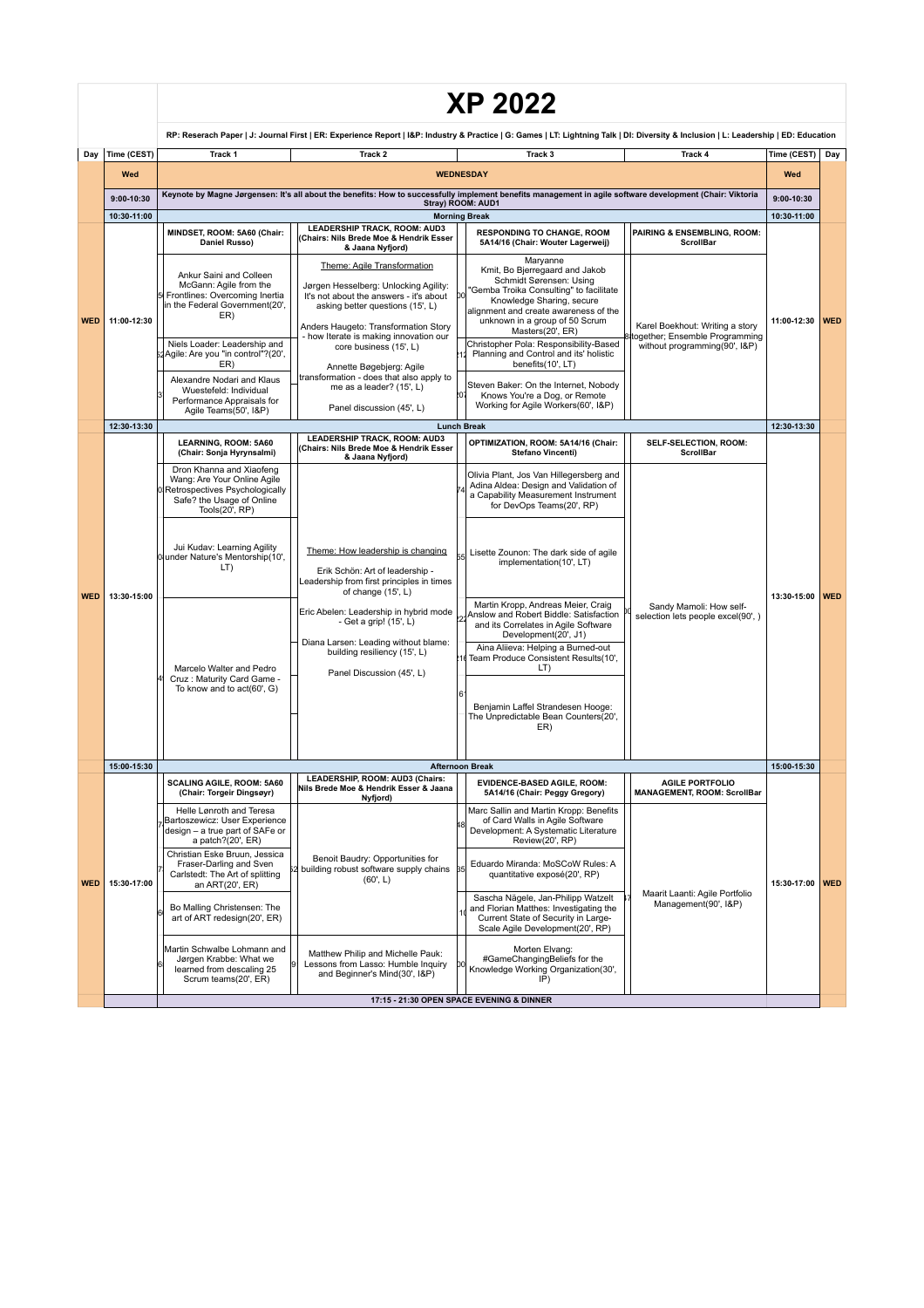|             |                |                                                                                                                                                                                                                                                                                                                                                                                                                                                                                                  |                                                                                                                                                                                    | <b>XP 2022</b>                                                                                                                                                        |                                                                                                                                           |                                                                                     |                          |                  |  |
|-------------|----------------|--------------------------------------------------------------------------------------------------------------------------------------------------------------------------------------------------------------------------------------------------------------------------------------------------------------------------------------------------------------------------------------------------------------------------------------------------------------------------------------------------|------------------------------------------------------------------------------------------------------------------------------------------------------------------------------------|-----------------------------------------------------------------------------------------------------------------------------------------------------------------------|-------------------------------------------------------------------------------------------------------------------------------------------|-------------------------------------------------------------------------------------|--------------------------|------------------|--|
|             |                | RP: Reserach Paper   J: Journal First   ER: Experience Report   I&P: Industry & Practice   G: Games   LT: Lightning Talk   DI: Diversity & Inclusion   L: Leadership   ED: Education                                                                                                                                                                                                                                                                                                             |                                                                                                                                                                                    |                                                                                                                                                                       |                                                                                                                                           |                                                                                     |                          |                  |  |
| Day         | Time (CEST)    | Track 1                                                                                                                                                                                                                                                                                                                                                                                                                                                                                          | Track 2                                                                                                                                                                            | Track 3                                                                                                                                                               | Track 4                                                                                                                                   | Time (CEST)                                                                         | Day                      |                  |  |
|             | Thu            | <b>THURSDAY</b>                                                                                                                                                                                                                                                                                                                                                                                                                                                                                  |                                                                                                                                                                                    |                                                                                                                                                                       |                                                                                                                                           |                                                                                     |                          |                  |  |
|             | $9:00 - 10:30$ |                                                                                                                                                                                                                                                                                                                                                                                                                                                                                                  | Keynote by Sandy Mamoli: "Gold Medal Me" - Olympic Tips to Be the Best You Can Be (Chair: Maria Paasiyaara), ROOM: AUD1                                                            |                                                                                                                                                                       |                                                                                                                                           | $9:00 - 10:30$                                                                      |                          |                  |  |
|             | 10:30-11:00    |                                                                                                                                                                                                                                                                                                                                                                                                                                                                                                  |                                                                                                                                                                                    | <b>Morning Break</b>                                                                                                                                                  |                                                                                                                                           | 10:30-11:00                                                                         |                          |                  |  |
| <b>THUR</b> | 11:00-12:30    | ROLES, ROOM: 5A60 (Chair:<br><b>Casper Lassenius)</b>                                                                                                                                                                                                                                                                                                                                                                                                                                            | DIVERSITY & INCLUSION, ROOM: AUD3<br>(Chair: Sonja Hyrynsalmi)                                                                                                                     | ORGANIZATIONAL STRUCTURE,<br>ROOM: ScrollBar (Chair: Stefano<br>Vincenti)                                                                                             | REMOTE, ROOM: 5A14/16 (Chair:<br><b>Maarit Laanti)</b>                                                                                    |                                                                                     |                          |                  |  |
|             |                | Jan B. Olsen and Heine<br>Alsaker: Professionalising the<br>Scrum Master role(20', ER)                                                                                                                                                                                                                                                                                                                                                                                                           | Elizabeth Christensen, Marianne Garre<br>Fink and Ender Yüksel: Embedding DEI<br>in Our Agile Organization at SimCorp:<br>An Intersectional Approach(30', DI)                      | Wolfgang Steffens: Optimize your<br>organizational structure for agility(20',<br>ER)                                                                                  | Anastas Stoyanovsky:<br>Philosophies and Practices for                                                                                    |                                                                                     |                          |                  |  |
|             |                | Anastasija Tkalich, Rasmus<br>Ulfsnes and Nils Brede Moe:<br>Towards an Agile Product<br>Management: What do Product<br>Managers do in Agile<br>Companies?(20', RP)<br>Maduka Uwadi, Peggy<br>Gregory, Ian Allison and Helen<br>Sharp: Roles of Middle<br>Managers in Agile Project<br>Governance(20', RP)<br>Johann Weichbrodt, Martin<br>Kropp, Robert Biddle, Peggy<br>Gregory, Craig Anslow, Ursina<br>Maria Bühler, Magdalena<br>Mateescu and Andreas Meier:<br>Understanding Leadership in | Patrick Korchmar: Unity in Diversity -<br>Some Reflections of a Scrum Master                                                                                                       | Pedro Cruz: The power of self-<br>management(10', LT)                                                                                                                 | Distributed, Global Development:<br>A Case Study at IBM Watson(20',<br>ER)                                                                |                                                                                     |                          |                  |  |
|             |                |                                                                                                                                                                                                                                                                                                                                                                                                                                                                                                  | (30', DI)                                                                                                                                                                          |                                                                                                                                                                       | Vijay Iyer: Agile product delivery<br>in the pandemic's remote work<br>environment(20', ER)                                               | 11:00-12:30                                                                         | <b>THUR</b>              |                  |  |
|             |                |                                                                                                                                                                                                                                                                                                                                                                                                                                                                                                  | Panel: From the high level strategy to the<br>every day work - How to lead and support<br>diversity & inclusion in the workplace (30',<br>DI)                                      | Wouter Lagerweij: Paved with good<br>intentions(60', I&P)                                                                                                             | Tor Sporsem and Nils Brede<br>Moe: Coordination Strategies<br>Enabling Work from Anywhere: A<br>Case Study of two Agile Teams<br>(20, RP) |                                                                                     |                          |                  |  |
|             |                | Agile Software Development<br>Teams: Who and How?(20',<br>RP)                                                                                                                                                                                                                                                                                                                                                                                                                                    |                                                                                                                                                                                    |                                                                                                                                                                       | Brenda Leeuwenberg: Leading<br>Responsible Adults (30', I&P)                                                                              |                                                                                     |                          |                  |  |
|             | 12:30-13:30    |                                                                                                                                                                                                                                                                                                                                                                                                                                                                                                  |                                                                                                                                                                                    | <b>Lunch Break</b>                                                                                                                                                    |                                                                                                                                           | 12:30-13:30                                                                         |                          |                  |  |
|             | 13:30-15:00    | <b>GENERATIVE SCALING GAME,</b><br><b>ROOM: 5A60</b>                                                                                                                                                                                                                                                                                                                                                                                                                                             | <b>AUTONOMY &amp; ALIGNMENT, ROOM:</b><br>AUD3 (Chair: Frank Olsen)                                                                                                                | LEGO Group's agile journey, ROOM:<br><b>ScrollBar</b>                                                                                                                 | DICE GAME CHALLENGE, ROOM:<br>5A14/16                                                                                                     |                                                                                     |                          |                  |  |
| <b>THUR</b> |                |                                                                                                                                                                                                                                                                                                                                                                                                                                                                                                  |                                                                                                                                                                                    |                                                                                                                                                                       | Marcelo Walter and Pedro Cruz: Unified<br>Flow - From teams to organization(60',<br>$ 8P\rangle$                                          |                                                                                     | Elmohanned Mohamed: Dice | 13:30-15:00 THUR |  |
|             |                |                                                                                                                                                                                                                                                                                                                                                                                                                                                                                                  |                                                                                                                                                                                    | Matthew Philip: Generative<br>Christopher Pola: Agile Renaissance:<br>Scaling Game(90', G)<br>OKRs not Roadmaps(10', LT)                                              | Nils Michaelis: LEGO Group's agile<br>journey (60', I&P)                                                                                  | Game Challenge for software<br>Teams(75', G)                                        |                          |                  |  |
|             |                |                                                                                                                                                                                                                                                                                                                                                                                                                                                                                                  | Håkan Burden and Susanne Stenberg:<br>Agile Approaches to Policy<br>Development(20', ER)                                                                                           |                                                                                                                                                                       |                                                                                                                                           |                                                                                     |                          |                  |  |
|             | 15:00-15:30    |                                                                                                                                                                                                                                                                                                                                                                                                                                                                                                  |                                                                                                                                                                                    | <b>Afternoon Break</b>                                                                                                                                                |                                                                                                                                           | 15:00-15:30                                                                         |                          |                  |  |
|             |                | <b>AUTOMATION AND AI. ROOM:</b>                                                                                                                                                                                                                                                                                                                                                                                                                                                                  | DATA & SECURITY, ROOM: AUD3                                                                                                                                                        | <b>MANAGING CUSTOMER</b>                                                                                                                                              | <b>UNFREEZING RESISTANCE.</b>                                                                                                             |                                                                                     |                          |                  |  |
| <b>THUR</b> | 15:30-17:00    | 5A60 (Chair: Wouter Lagerweij)<br>Gijsbert Boon and Christoph<br>Johann Stettina: A case for<br>data-driven Agile<br>transformations: Can<br>longitudinal backlog data help<br>to monitor and quide<br>(20', RP)<br>improvement journeys?(20',<br>RP)                                                                                                                                                                                                                                            | (Chair: Hubert Baumeister)<br>Kathrine Vestues, Geir Kjetil Hanssen,<br>Marius Mikalsen, Thor Aleksander<br>Buan, and Kieran Conboy: Agile data<br>management in NAV: A Case Study | <b>EXPECTATIONS, ROOM: ScrollBar</b>                                                                                                                                  | ROOM: 5A14/16<br>Matthew Philip, Ioannis Totlis,                                                                                          |                                                                                     |                          |                  |  |
|             |                |                                                                                                                                                                                                                                                                                                                                                                                                                                                                                                  | Lisette Zounon: What are your<br>Automation Strategies?(60',<br>$ 8P\rangle$                                                                                                       | Paramjeet Dahiya: #performanceData<br>#measureSoftwareQuality: Can we<br>effectively measure the quality of a<br>software, team in distributed agile?(60',<br>$l$ &P) | Bo Malling Christensen: The Sprint<br>Experiment(90', G)                                                                                  | Michelle Pauk: Unfreezing<br>Resistance to Change with the<br>SCARF Model(90', I&P) | 15:30-17:00 THUR         |                  |  |